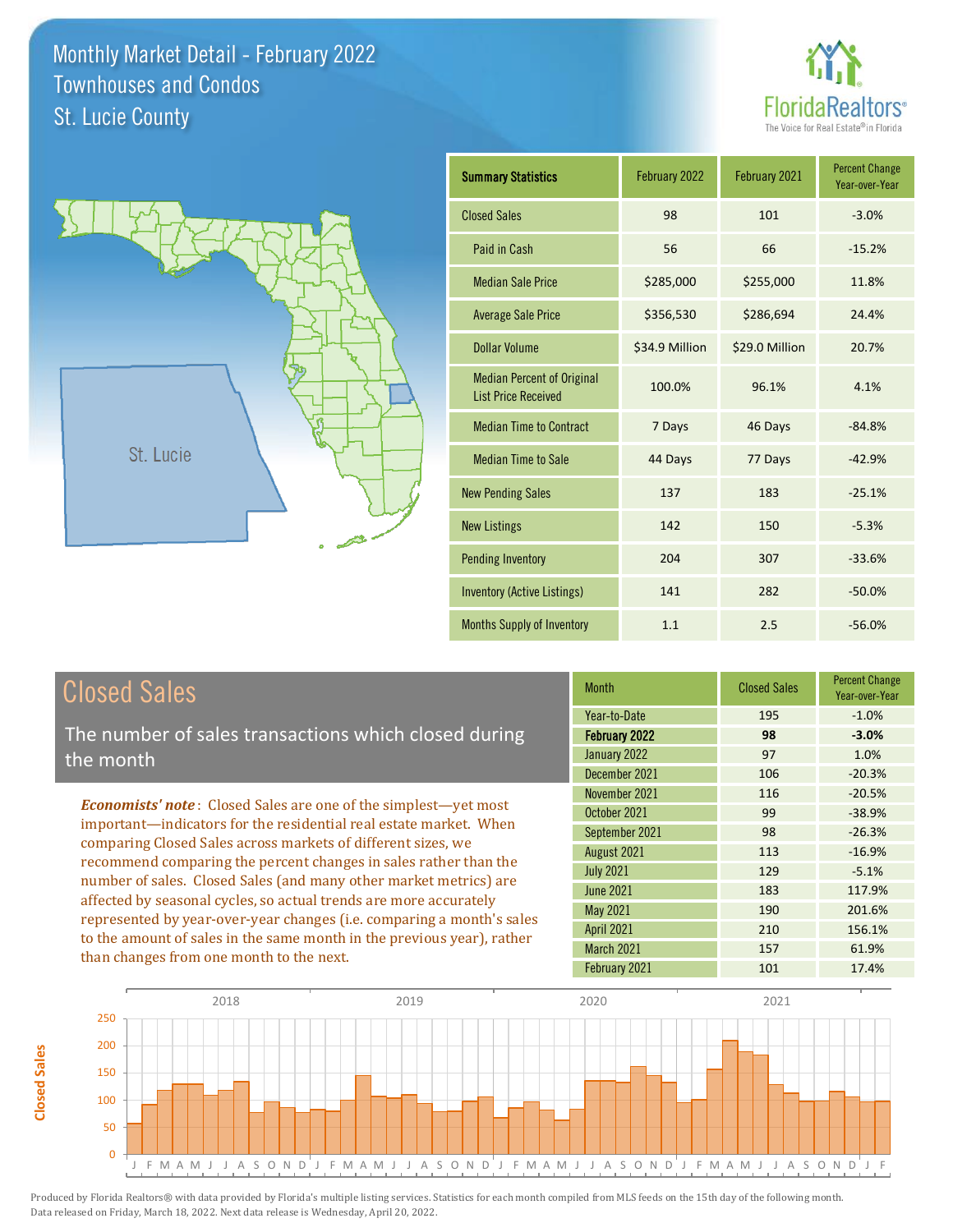

| Cash Sales                                                                     | <b>Month</b>      | <b>Cash Sales</b> | <b>Percent Change</b><br>Year-over-Year |
|--------------------------------------------------------------------------------|-------------------|-------------------|-----------------------------------------|
|                                                                                | Year-to-Date      | 100               | $-5.7%$                                 |
| The number of Closed Sales during the month in which                           | February 2022     | 56                | $-15.2%$                                |
| buyers exclusively paid in cash                                                | January 2022      | 44                | 10.0%                                   |
|                                                                                | December 2021     | 57                | $-10.9\%$                               |
|                                                                                | November 2021     | 61                | $-17.6%$                                |
|                                                                                | October 2021      | 53                | $-29.3%$                                |
| <b>Economists' note:</b> Cash Sales can be a useful indicator of the extent to | September 2021    | 52                | $-11.9%$                                |
| which investors are participating in the market. Why? Investors are            | August 2021       | 67                | 8.1%                                    |
| far more likely to have the funds to purchase a home available up front,       | <b>July 2021</b>  | 80                | 29.0%                                   |
| whereas the typical homebuyer requires a mortgage or some other                | June 2021         | 97                | 162.2%                                  |
| form of financing. There are, of course, many possible exceptions, so          | May 2021          | 92                | 217.2%                                  |
| this statistic should be interpreted with care.                                | <b>April 2021</b> | 103               | 157.5%                                  |



## Cash Sales as a Percentage of Closed Sales

**Cash Sales**

The percentage of Closed Sales during the month which were Cash Sales

*Economists' note* : This statistic is simply another way of viewing Cash Sales. The remaining percentages of Closed Sales (i.e. those not paid fully in cash) each month involved some sort of financing, such as mortgages, owner/seller financing, assumed loans, etc.

| <b>Month</b>         | <b>Percent of Closed</b><br>Sales Paid in Cash | <b>Percent Change</b><br>Year-over-Year |
|----------------------|------------------------------------------------|-----------------------------------------|
| Year-to-Date         | 51.3%                                          | $-4.6%$                                 |
| <b>February 2022</b> | 57.1%                                          | $-12.6%$                                |
| January 2022         | 45.4%                                          | 8.9%                                    |
| December 2021        | 53.8%                                          | 11.9%                                   |
| November 2021        | 52.6%                                          | 3.7%                                    |
| October 2021         | 53.5%                                          | 15.6%                                   |
| September 2021       | 53.1%                                          | 19.6%                                   |
| August 2021          | 59.3%                                          | 30.0%                                   |
| <b>July 2021</b>     | 62.0%                                          | 36.0%                                   |
| <b>June 2021</b>     | 53.0%                                          | 20.5%                                   |
| <b>May 2021</b>      | 48.4%                                          | 5.2%                                    |
| <b>April 2021</b>    | 49.0%                                          | 0.4%                                    |
| March 2021           | 53.5%                                          | $-9.0%$                                 |
| February 2021        | 65.3%                                          | 24.9%                                   |

March 2021 84 47.4%

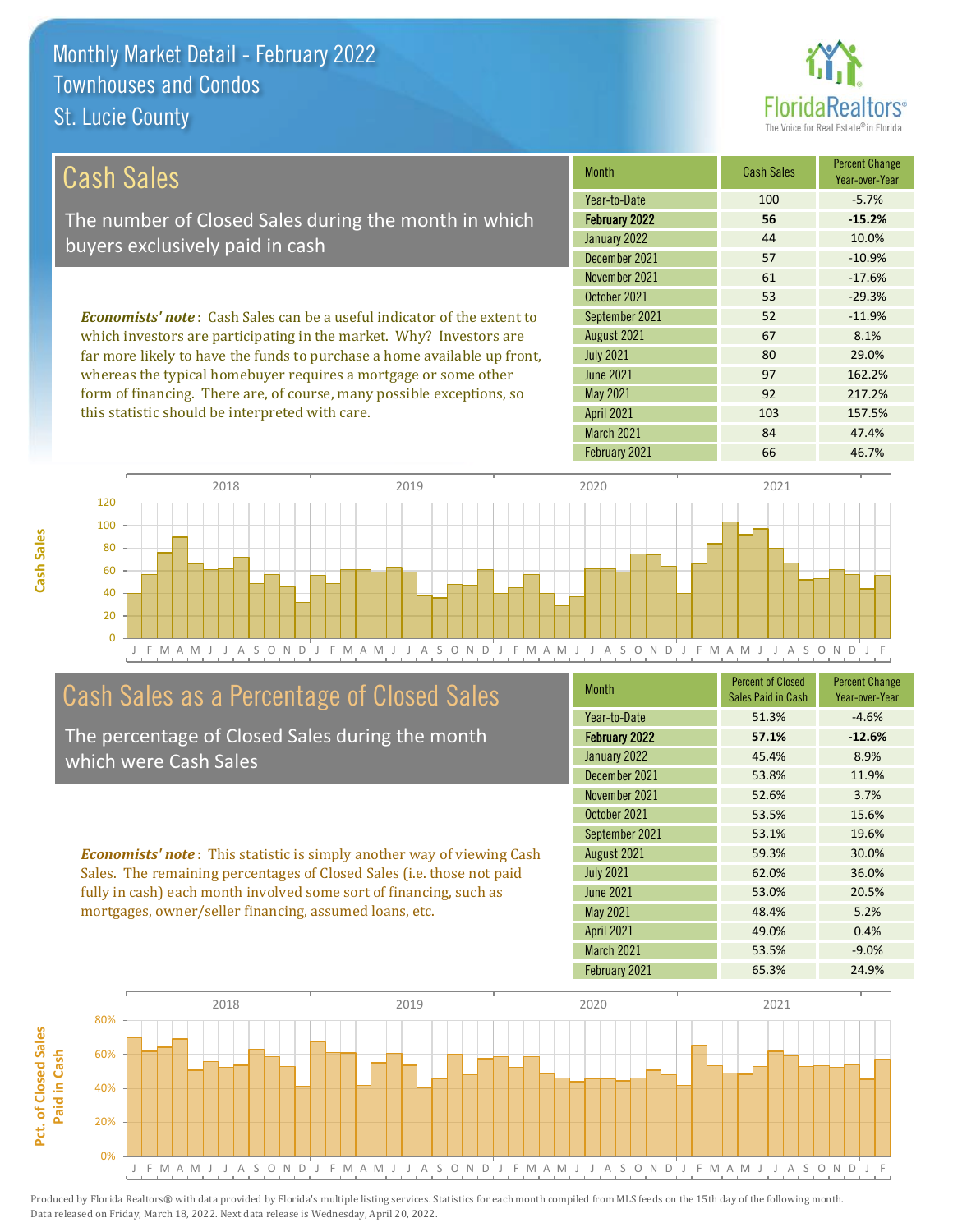

| Median Sale Price                                                         | <b>Month</b>      | <b>Median Sale Price</b> | <b>Percent Change</b><br>Year-over-Year |
|---------------------------------------------------------------------------|-------------------|--------------------------|-----------------------------------------|
|                                                                           | Year-to-Date      | \$271,600                | 10.5%                                   |
| The median sale price reported for the month (i.e. 50%                    | February 2022     | \$285,000                | 11.8%                                   |
| of sales were above and 50% of sales were below)                          | January 2022      | \$255,000                | 7.2%                                    |
|                                                                           | December 2021     | \$250,000                | 5.5%                                    |
|                                                                           | November 2021     | \$225,500                | $-4.0%$                                 |
| <b>Economists' note:</b> Median Sale Price is our preferred summary       | October 2021      | \$245,500                | 29.6%                                   |
| statistic for price activity because, unlike Average Sale Price, Median   | September 2021    | \$247,000                | 20.5%                                   |
| Sale Price is not sensitive to high sale prices for small numbers of      | August 2021       | \$215,000                | $-11.0%$                                |
| homes that may not be characteristic of the market area. Keep in mind     | <b>July 2021</b>  | \$220,000                | $-3.9%$                                 |
| that median price trends over time are not always solely caused by        | <b>June 2021</b>  | \$220,000                | 27.6%                                   |
| changes in the general value of local real estate. Median sale price only | May 2021          | \$236,450                | 40.3%                                   |
| reflects the values of the homes that sold each month, and the mix of     | <b>April 2021</b> | \$261,000                | 9.4%                                    |
| the types of homes that sell can change over time.                        | March 2021        | \$260,000                | 32.7%                                   |
|                                                                           | February 2021     | \$255,000                | 32.1%                                   |



### Average Sale Price

The average sale price reported for the month (i.e. total sales in dollars divided by the number of sales)

*Economists' note* : Usually, we prefer Median Sale Price over Average Sale Price as a summary statistic for home prices. However, Average Sale Price does have its uses—particularly when it is analyzed alongside the Median Sale Price. For one, the relative difference between the two statistics can provide some insight into the market for higher-end homes in an area.

| <b>Month</b>         | <b>Average Sale Price</b> | <b>Percent Change</b><br>Year-over-Year |
|----------------------|---------------------------|-----------------------------------------|
| Year-to-Date         | \$333,716                 | 23.0%                                   |
| <b>February 2022</b> | \$356,530                 | 24.4%                                   |
| January 2022         | \$310,666                 | 21.7%                                   |
| December 2021        | \$329,292                 | 21.7%                                   |
| November 2021        | \$288,678                 | 7.5%                                    |
| October 2021         | \$317,388                 | 23.0%                                   |
| September 2021       | \$326,898                 | 23.5%                                   |
| August 2021          | \$277,119                 | $-0.3%$                                 |
| <b>July 2021</b>     | \$311,579                 | 22.8%                                   |
| <b>June 2021</b>     | \$297,825                 | 40.3%                                   |
| <b>May 2021</b>      | \$282,654                 | 32.7%                                   |
| <b>April 2021</b>    | \$287,277                 | 7.1%                                    |
| March 2021           | \$324,996                 | 32.3%                                   |
| February 2021        | \$286,694                 | 12.8%                                   |

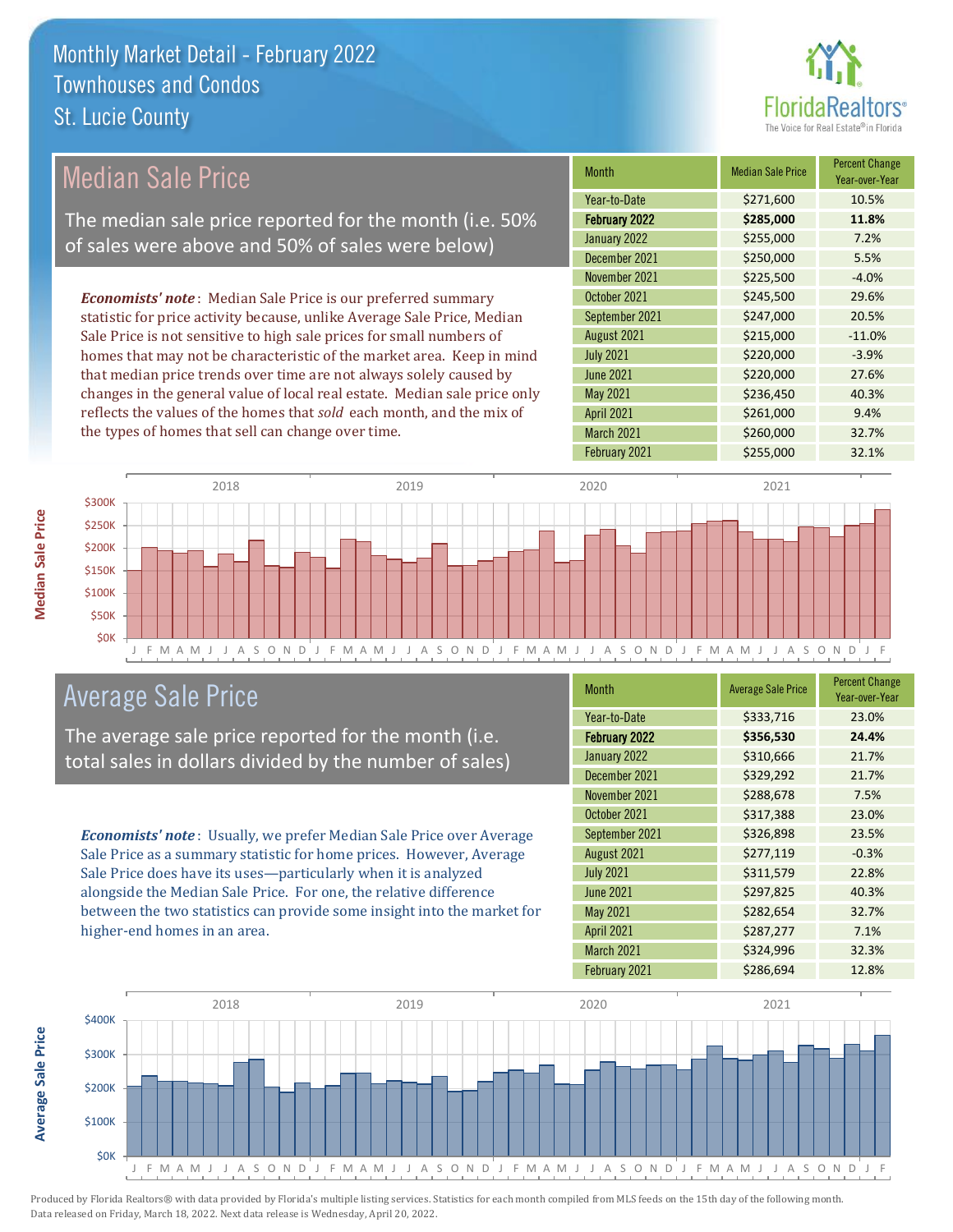

\$60.3 Million 174.2%

March 2021 \$51.0 Million 114.2%

April 2021

February 2021 **\$29.0 Million 32.5%** 

| <b>Dollar Volume</b>                                                           | <b>Month</b>     | <b>Dollar Volume</b> | <b>Percent Change</b><br>Year-over-Year |
|--------------------------------------------------------------------------------|------------------|----------------------|-----------------------------------------|
|                                                                                | Year-to-Date     | \$65.1 Million       | 21.7%                                   |
| The sum of the sale prices for all sales which closed                          | February 2022    | \$34.9 Million       | 20.7%                                   |
| during the month                                                               | January 2022     | \$30.1 Million       | 23.0%                                   |
|                                                                                | December 2021    | \$34.9 Million       | $-3.0%$                                 |
|                                                                                | November 2021    | \$33.5 Million       | $-14.6%$                                |
| <b>Economists' note:</b> Dollar Volume is simply the sum of all sale prices in | October 2021     | \$31.4 Million       | $-24.8%$                                |
| a given time period, and can quickly be calculated by multiplying              | September 2021   | \$32.0 Million       | $-9.0%$                                 |
| Closed Sales by Average Sale Price. It is a strong indicator of the health     | August 2021      | \$31.3 Million       | $-17.2%$                                |
| of the real estate industry in a market, and is of particular interest to      | <b>July 2021</b> | \$40.2 Million       | 16.4%                                   |
| real estate professionals, investors, analysts, and government agencies.       | <b>June 2021</b> | \$54.5 Million       | 205.6%                                  |
| Potential home sellers and home buyers, on the other hand, will likely         | <b>May 2021</b>  | \$53.7 Million       | 300.2%                                  |



## Median Percent of Original List Price Received

be better served by paying attention to trends in the two components

of Dollar Volume (i.e. sales and prices) individually.

The median of the sale price (as a percentage of the original list price) across all properties selling during the month

*Economists' note* : The Median Percent of Original List Price Received is useful as an indicator of market recovery, since it typically rises as buyers realize that the market may be moving away from them and they need to match the selling price (or better it) in order to get a contract on the house. This is usually the last measure to indicate a market has shifted from down to up, so it is what we would call a *lagging* indicator.

| <b>Month</b>         | Med. Pct. of Orig.<br><b>List Price Received</b> | <b>Percent Change</b><br>Year-over-Year |
|----------------------|--------------------------------------------------|-----------------------------------------|
| Year-to-Date         | 99.8%                                            | 3.6%                                    |
| <b>February 2022</b> | 100.0%                                           | 4.1%                                    |
| January 2022         | 97.1%                                            | 0.7%                                    |
| December 2021        | 97.8%                                            | 1.8%                                    |
| November 2021        | 98.8%                                            | 2.4%                                    |
| October 2021         | 98.4%                                            | 3.1%                                    |
| September 2021       | 98.5%                                            | 3.0%                                    |
| August 2021          | 100.0%                                           | 4.3%                                    |
| <b>July 2021</b>     | 99.2%                                            | 4.9%                                    |
| <b>June 2021</b>     | 100.0%                                           | 5.6%                                    |
| <b>May 2021</b>      | 99.1%                                            | 4.4%                                    |
| <b>April 2021</b>    | 98.5%                                            | 4.5%                                    |
| March 2021           | 97.7%                                            | 2.4%                                    |
| February 2021        | 96.1%                                            | 2.1%                                    |



**Dollar Volume**

**Dollar Volume** 

**Med. Pct. of Orig.** 

Med. Pct. of Orig.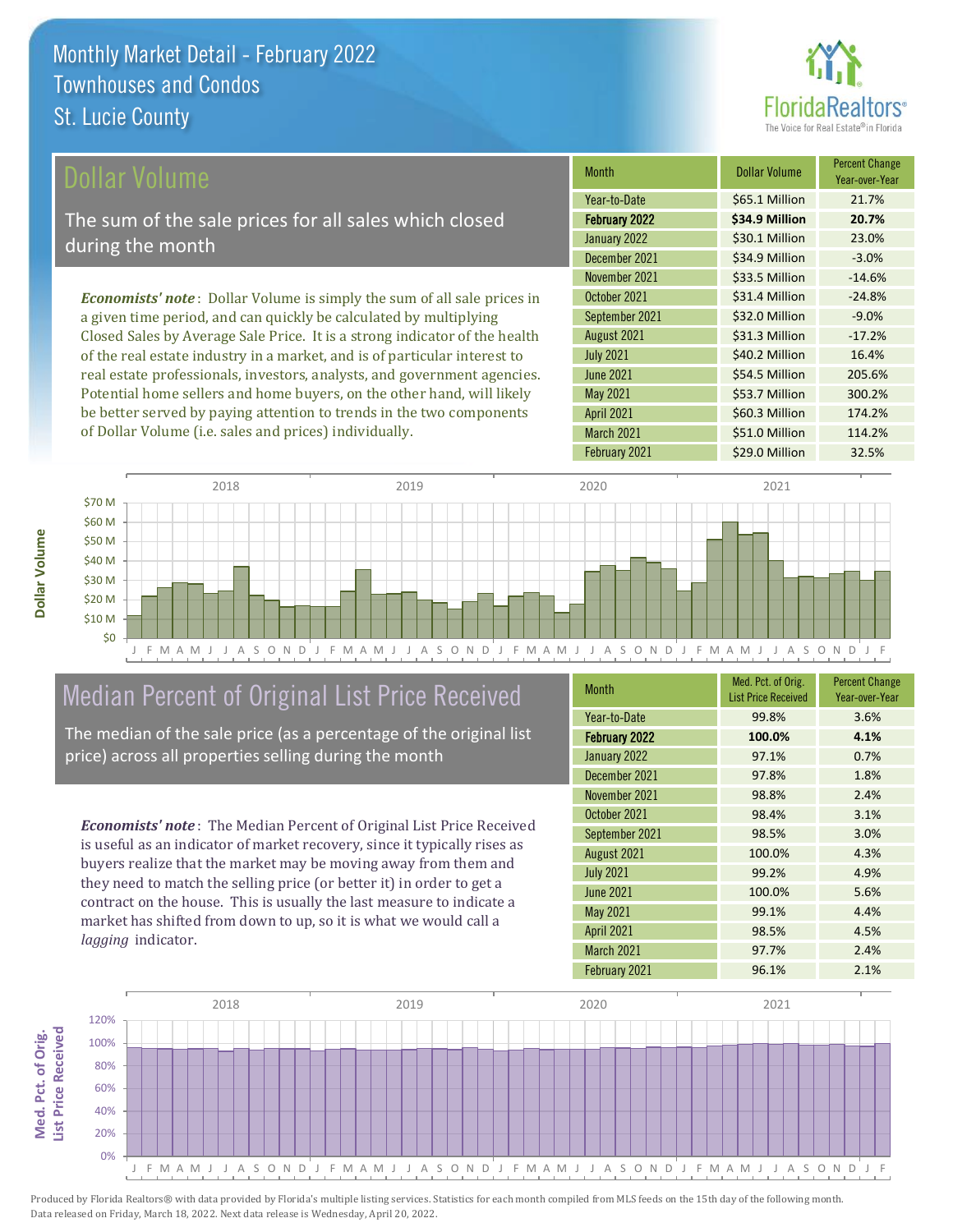

## Median Time to Contract

The median number of days between the listing date and contract date for all Closed Sales during the month

*Economists' note* : Like Time to Sale, Time to Contract is a measure of the length of the home selling process calculated for sales which closed during the month. The difference is that Time to Contract measures the number of days between the initial listing of a property and the signing of the contract which eventually led to the closing of the sale. When the gap between Median Time to Contract and Median Time to Sale grows, it is usually a sign of longer closing times and/or declining numbers of cash sales.

| Median Time to<br>Contract | <b>Percent Change</b><br>Year-over-Year |
|----------------------------|-----------------------------------------|
| 11 Days                    | $-66.7%$                                |
| 7 Days                     | $-84.8%$                                |
| 22 Days                    | $-29.0%$                                |
| 13 Days                    | $-62.9%$                                |
| 9 Days                     | $-75.7%$                                |
| 9 Days                     | $-80.0%$                                |
| 9 Days                     | $-78.6%$                                |
| 8 Days                     | $-87.1%$                                |
| 10 Days                    | $-87.0%$                                |
| 9 Days                     | $-86.4%$                                |
| 11 Days                    | $-81.4%$                                |
| 18 Days                    | $-66.0%$                                |
| 15 Days                    | $-78.6%$                                |
| 46 Days                    | $-32.4%$                                |
|                            |                                         |



### Median Time to Sale

**Median Time to Sale**

**Median Time to Sale** 

The median number of days between the listing date and closing date for all Closed Sales during the month

*Economists' note* : Time to Sale is a measure of the length of the home selling process, calculated as the number of days between the initial listing of a property and the closing of the sale. *Median* Time to Sale is the amount of time the "middle" property selling this month was on the market. That is, 50% of homes selling this month took *less* time to sell, and 50% of homes took *more* time to sell. Median Time to Sale gives a more accurate picture than Average Time to Sale, which can be skewed upward by small numbers of properties taking an abnormally long time to sell.

| <b>Median Time to Sale</b> | <b>Percent Change</b><br>Year-over-Year |
|----------------------------|-----------------------------------------|
| 53 Days                    | $-30.3%$                                |
| 44 Days                    | $-42.9%$                                |
| 61 Days                    | $-22.8%$                                |
| 53 Days                    | $-32.9%$                                |
| 51 Days                    | $-36.3%$                                |
| 50 Days                    | $-36.7%$                                |
| 44 Days                    | $-48.8%$                                |
| 47 Days                    | $-58.0%$                                |
| 55 Days                    | $-53.0%$                                |
| 51 Days                    | $-52.8%$                                |
| 54 Days                    | $-44.9%$                                |
| 62 Days                    | $-39.8%$                                |
| 62 Days                    | $-32.6%$                                |
| 77 Days                    | $-20.6%$                                |
|                            |                                         |

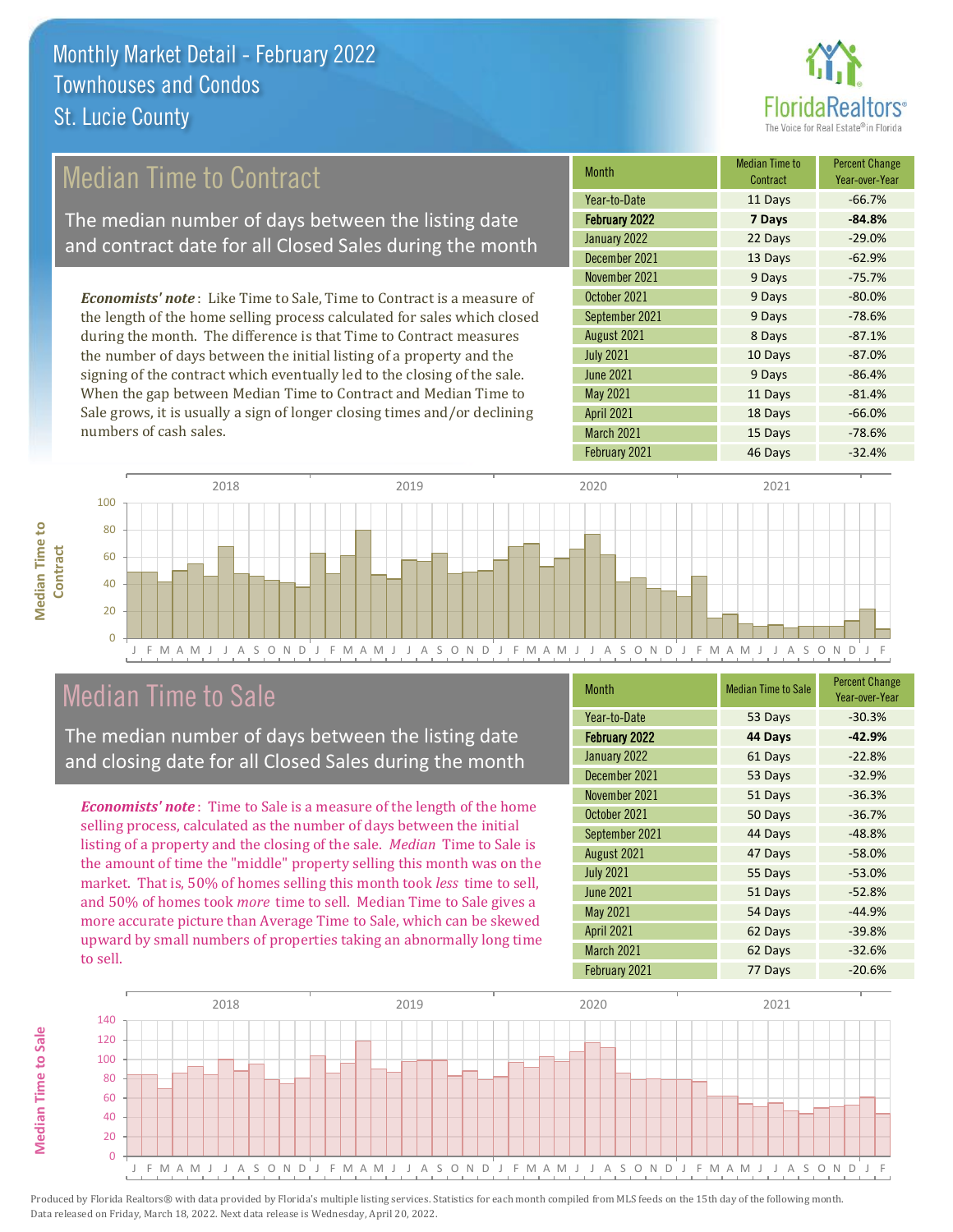

| <b>New Pending Sales</b>                                                      | <b>Month</b>      | <b>New Pending Sales</b> | <b>Percent Change</b><br>Year-over-Year |
|-------------------------------------------------------------------------------|-------------------|--------------------------|-----------------------------------------|
|                                                                               | Year-to-Date      | 275                      | $-16.2%$                                |
| The number of listed properties that went under                               | February 2022     | 137                      | $-25.1%$                                |
| contract during the month                                                     | January 2022      | 138                      | $-4.8%$                                 |
|                                                                               | December 2021     | 97                       | $-19.8%$                                |
|                                                                               | November 2021     | 103                      | $-24.3%$                                |
| <b>Economists' note:</b> Because of the typical length of time it takes for a | October 2021      | 124                      | $-24.4%$                                |
| sale to close, economists consider Pending Sales to be a decent               | September 2021    | 112                      | $-35.6%$                                |
| indicator of potential future Closed Sales. It is important to bear in        | August 2021       | 114                      | $-16.2%$                                |
| mind, however, that not all Pending Sales will be closed successfully.        | <b>July 2021</b>  | 120                      | $-19.5%$                                |
| So, the effectiveness of Pending Sales as a future indicator of Closed        | <b>June 2021</b>  | 132                      | $-8.3%$                                 |
| Sales is susceptible to changes in market conditions such as the              | May 2021          | 166                      | 61.2%                                   |
| availability of financing for homebuyers and the inventory of                 | <b>April 2021</b> | 187                      | 246.3%                                  |



## New Listings

distressed properties for sale.

The number of properties put onto the market during the month

*Economists' note* : New Listings tend to rise in delayed response to increasing prices, so they are often seen as a lagging indicator of market health. As prices rise, potential sellers raise their estimations of value—and in the most recent cycle, rising prices have freed up many potential sellers who were previously underwater on their mortgages. Note that in our calculations, we take care to not include properties that were recently taken off the market and quickly relisted, since these are not really *new* listings.

| <b>Month</b>         | <b>New Listings</b> | <b>Percent Change</b><br>Year-over-Year |
|----------------------|---------------------|-----------------------------------------|
| Year-to-Date         | 273                 | $-18.5%$                                |
| <b>February 2022</b> | 142                 | $-5.3%$                                 |
| January 2022         | 131                 | $-29.2%$                                |
| December 2021        | 92                  | 2.2%                                    |
| November 2021        | 100                 | $-32.4%$                                |
| October 2021         | 134                 | $-8.8%$                                 |
| September 2021       | 120                 | $-28.1%$                                |
| August 2021          | 152                 | 6.3%                                    |
| <b>July 2021</b>     | 128                 | $-9.9%$                                 |
| <b>June 2021</b>     | 133                 | 12.7%                                   |
| <b>May 2021</b>      | 163                 | 2.5%                                    |
| <b>April 2021</b>    | 165                 | 91.9%                                   |
| March 2021           | 198                 | 52.3%                                   |
| February 2021        | 150                 | 0.0%                                    |

February 2021 183 72.6%

March 2021 216 216 166.7%



**New Listings**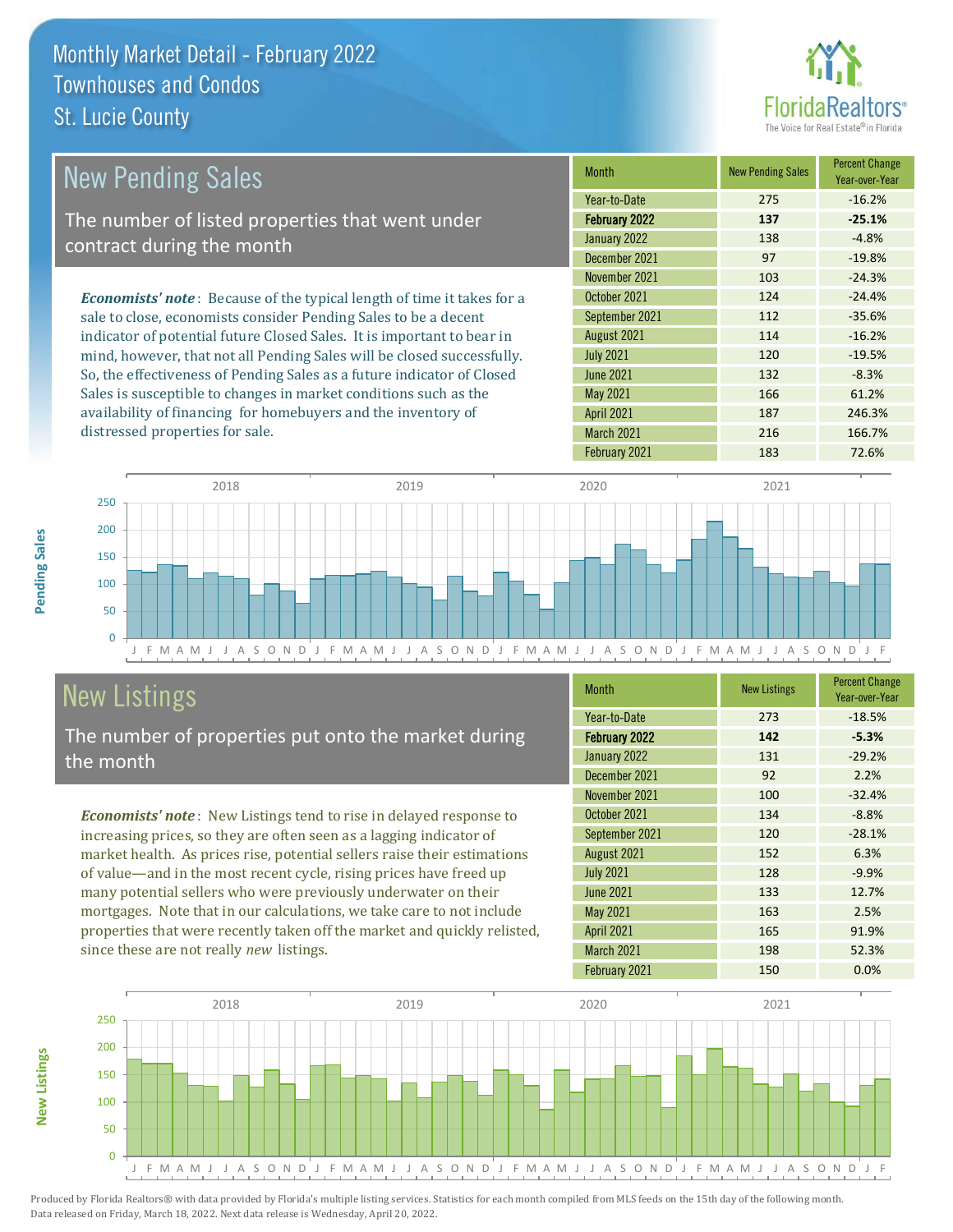

| <b>Inventory (Active Listings)</b>                                                                                                                    | Month                    | Inventory | <b>Percent Change</b><br>Year-over-Year |
|-------------------------------------------------------------------------------------------------------------------------------------------------------|--------------------------|-----------|-----------------------------------------|
|                                                                                                                                                       | <b>YTD (Monthly Avg)</b> | 139       | $-55.8%$                                |
| The number of property listings active at the end of                                                                                                  | February 2022            | 141       | $-50.0%$                                |
| the month                                                                                                                                             | January 2022             | 136       | $-60.5%$                                |
|                                                                                                                                                       | December 2021            | 146       | $-54.2%$                                |
|                                                                                                                                                       | November 2021            | 169       | $-53.3%$                                |
| <b>Economists' note:</b> There are a number of ways to define and calculate<br>Inventory. Our method is to simply count the number of active listings | October 2021             | 180       | $-50.3%$                                |
|                                                                                                                                                       | September 2021           | 175       | $-54.8%$                                |
|                                                                                                                                                       | August 2021              | 174       | $-56.7%$                                |

on the last day of the month, and hold this number to compare with the same month the following year. Inventory rises when New Listings are outpacing the number of listings that go off-market (regardless of whether they actually sell). Likewise, it falls when New Listings aren't keeping up with the rate at which homes are going off-market.

| ,,,,,,,,,                | ,,,,,,,,,,, | Year-over-Year |
|--------------------------|-------------|----------------|
| <b>YTD (Monthly Avg)</b> | 139         | $-55.8%$       |
| <b>February 2022</b>     | 141         | $-50.0%$       |
| January 2022             | 136         | $-60.5%$       |
| December 2021            | 146         | $-54.2%$       |
| November 2021            | 169         | $-53.3%$       |
| October 2021             | 180         | $-50.3%$       |
| September 2021           | 175         | $-54.8%$       |
| August 2021              | 174         | $-56.7%$       |
| <b>July 2021</b>         | 138         | $-70.3%$       |
| <b>June 2021</b>         | 161         | $-67.1%$       |
| <b>May 2021</b>          | 164         | $-72.3%$       |
| <b>April 2021</b>        | 178         | $-69.8%$       |
| March 2021               | 236         | $-61.8%$       |
| February 2021            | 282         | $-54.2%$       |



## Months Supply of Inventory

An estimate of the number of months it will take to deplete the current Inventory given recent sales rates

*Economists' note* : MSI is a useful indicator of market conditions. The benchmark for a balanced market (favoring neither buyer nor seller) is 5.5 months of inventory. Anything higher is traditionally a buyers' market, and anything lower is a sellers' market. There is no single accepted way of calculating MSI. A common method is to divide current Inventory by the most recent month's Closed Sales count, but this count is a usually poor predictor of future Closed Sales due to seasonal cycles. To eliminate seasonal effects, we use the 12-month average of monthly Closed Sales instead.

| <b>Month</b>             | <b>Months Supply</b> | <b>Percent Change</b><br>Year-over-Year |
|--------------------------|----------------------|-----------------------------------------|
| <b>YTD (Monthly Avg)</b> | 1.1                  | $-60.7%$                                |
| <b>February 2022</b>     | 1.1                  | $-56.0%$                                |
| January 2022             | 1.0                  | $-66.7%$                                |
| December 2021            | 1.1                  | $-62.1%$                                |
| November 2021            | 1.2                  | $-63.6%$                                |
| October 2021             | 1.3                  | $-62.9%$                                |
| September 2021           | 1.2                  | $-70.0%$                                |
| August 2021              | 1.2                  | $-72.1%$                                |
| <b>July 2021</b>         | 0.9                  | $-82.7%$                                |
| <b>June 2021</b>         | 1.1                  | $-80.4%$                                |
| <b>May 2021</b>          | 1.2                  | $-81.8%$                                |
| <b>April 2021</b>        | 1.4                  | $-78.1%$                                |
| March 2021               | 2.0                  | $-68.3%$                                |
| February 2021            | 2.5                  | $-60.3%$                                |



**Months Supply of** 

Months Supply of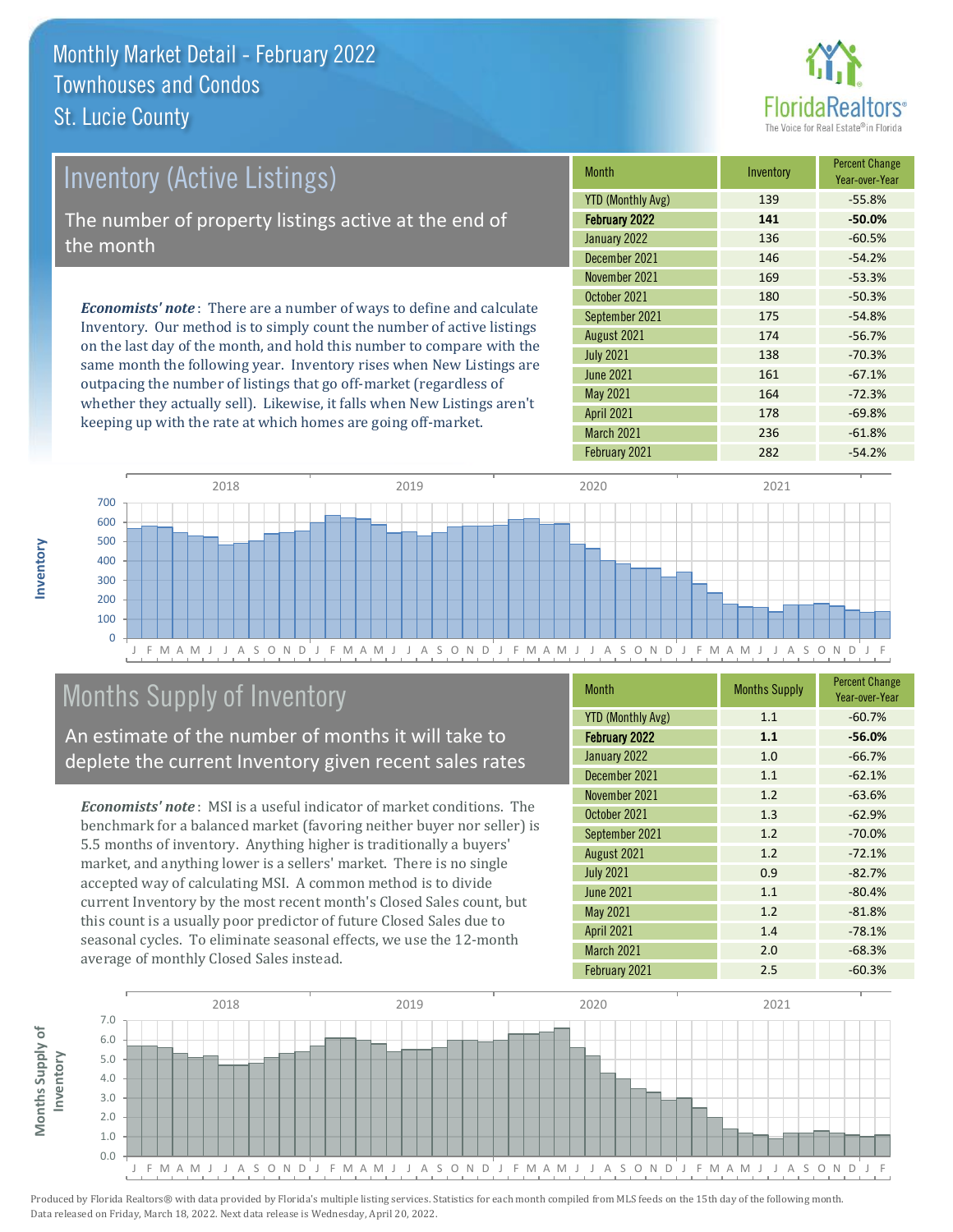

## Closed Sales by Sale Price

The number of sales transactions which closed during the month

*Economists' note:* Closed Sales are one of the simplest—yet most important—indicators for the residential real estate market. When comparing Closed Sales across markets of different sizes, we recommend comparing the percent changes in sales rather than the number of sales. Closed Sales (and many other market metrics) are affected by seasonal cycles, so actual trends are more accurately represented by year-over-year changes (i.e. comparing a month's sales to the amount of sales in the same month in the previous year), rather than changes from one month to the next.

| Sale Price            | <b>Closed Sales</b> | <b>Percent Change</b><br>Year-over-Year |
|-----------------------|---------------------|-----------------------------------------|
| Less than \$50,000    | $\Omega$            | N/A                                     |
| $$50,000 - $99,999$   | $\overline{2}$      | $-66.7%$                                |
| $$100,000 - $149,999$ | 13                  | $-7.1%$                                 |
| $$150,000 - $199,999$ | 15                  | $-25.0%$                                |
| \$200,000 - \$249,999 | 10                  | 25.0%                                   |
| \$250,000 - \$299,999 | 14                  | 16.7%                                   |
| \$300,000 - \$399,999 | 16                  | $-36.0%$                                |
| \$400,000 - \$599,999 | 21                  | 133.3%                                  |
| \$600,000 - \$999,999 | 5                   | $-16.7%$                                |
| \$1,000,000 or more   | $\mathfrak{p}$      | 100.0%                                  |



## Median Time to Contract by Sale Price

The median number of days between the listing date and contract date for all Closed Sales during the month

*Economists' note* : Like Time to Sale, Time to Contract is a measure of the length of the home selling process calculated for sales which closed during the month. The difference is that Time to Contract measures the number of days between the initial listing of a property and the signing of the contract which eventually led to the closing of the sale. When the gap between Median Time to Contract and Median Time to Sale grows, it is usually a sign of longer closing times and/or declining numbers of cash sales.

| Sale Price            | <b>Median Time to</b><br>Contract | <b>Percent Change</b><br>Year-over-Year |
|-----------------------|-----------------------------------|-----------------------------------------|
| Less than \$50,000    | (No Sales)                        | N/A                                     |
| $$50,000 - $99,999$   | 48 Days                           | $-33.3%$                                |
| $$100,000 - $149,999$ | 22 Days                           | 144.4%                                  |
| $$150,000 - $199,999$ | 5 Days                            | $-90.0%$                                |
| \$200,000 - \$249,999 | 4 Days                            | $-92.5%$                                |
| \$250,000 - \$299,999 | 4 Days                            | $-85.2%$                                |
| \$300,000 - \$399,999 | 4 Days                            | $-94.0%$                                |
| \$400,000 - \$599,999 | 7 Days                            | $-92.7%$                                |
| \$600,000 - \$999,999 | 13 Days                           | $-75.0%$                                |
| \$1,000,000 or more   | 4 Days                            | $-73.3%$                                |



Produced by Florida Realtors® with data provided by Florida's multiple listing services. Statistics for each month compiled from MLS feeds on the 15th day of the following month. Data released on Friday, March 18, 2022. Next data release is Wednesday, April 20, 2022.

**Median Time to Contract**

**Median Time to Contract**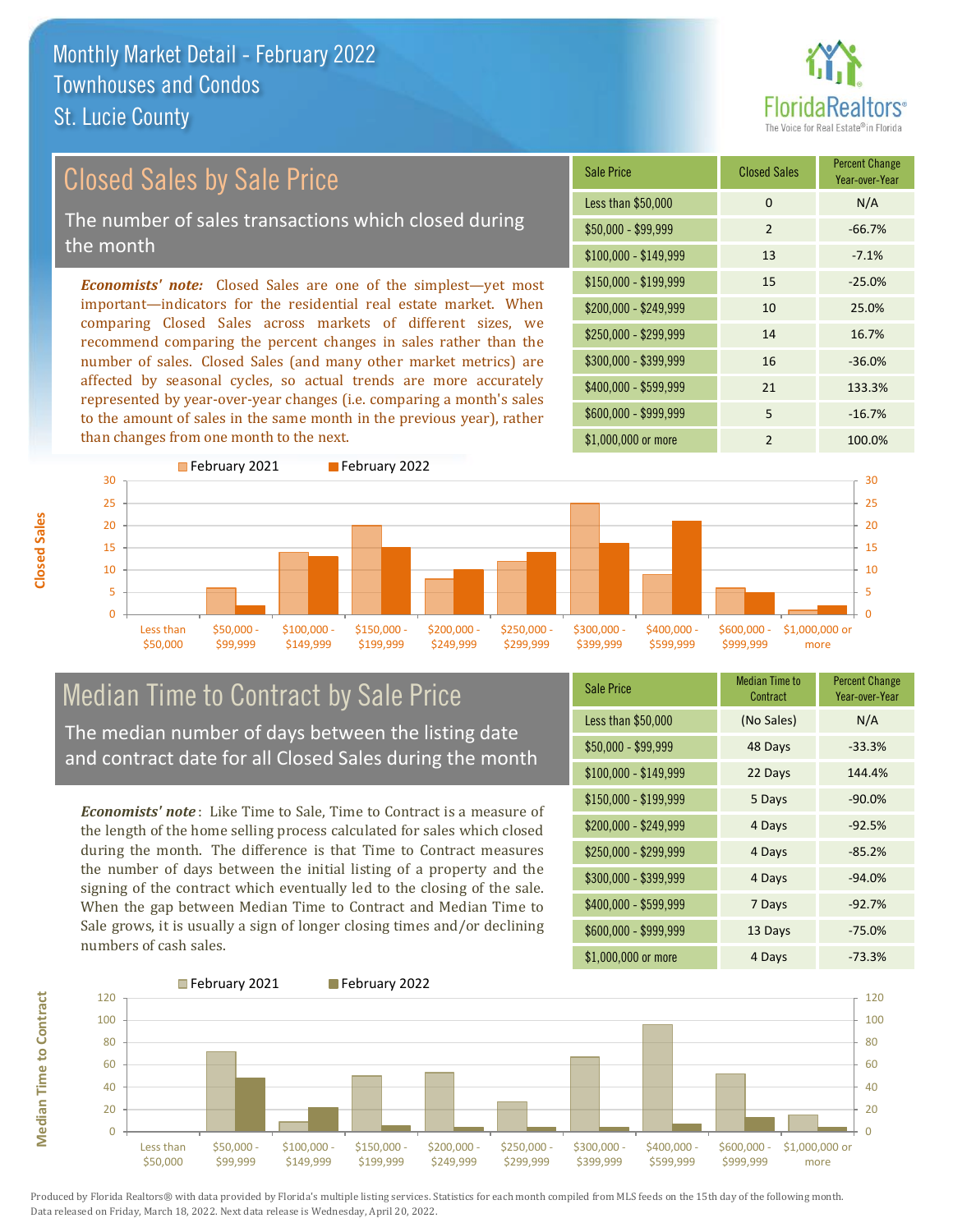

# New Listings by Initial Listing Price

The number of properties put onto the market during the month

*Economists' note:* New Listings tend to rise in delayed response to increasing prices, so they are often seen as a lagging indicator of market health. As prices rise, potential sellers raise their estimations of value—and in the most recent cycle, rising prices have freed up many potential sellers who were previously underwater on their mortgages. Note that in our calculations, we take care to not include properties that were recently taken off the market and quickly relisted, since these are not really *new* listings.





**Inventory**



### Inventory by Current Listing Price The number of property listings active at the end of the month

*Economists' note* : There are a number of ways to define and calculate Inventory. Our method is to simply count the number of active listings on the last day of the month, and hold this number to compare with the same month the following year. Inventory rises when New Listings are outpacing the number of listings that go off-market (regardless of whether they actually sell). Likewise, it falls when New Listings aren't keeping up with the rate at which homes are going off-market.

| <b>Current Listing Price</b> | Inventory    | <b>Percent Change</b><br>Year-over-Year |
|------------------------------|--------------|-----------------------------------------|
| Less than \$50,000           | $\mathbf{1}$ | $-80.0%$                                |
| $$50,000 - $99,999$          | 3            | $-90.3%$                                |
| $$100,000 - $149,999$        | 11           | $-75.6%$                                |
| $$150,000 - $199,999$        | 20           | $-52.4%$                                |
| $$200,000 - $249,999$        | 12           | $-47.8%$                                |
| $$250,000 - $299,999$        | 14           | $-39.1%$                                |
| \$300,000 - \$399,999        | 12           | $-67.6%$                                |
| \$400,000 - \$599,999        | 35           | 12.9%                                   |
| \$600,000 - \$999,999        | 9            | $-77.5%$                                |
| \$1,000,000 or more          | 24           | 380.0%                                  |